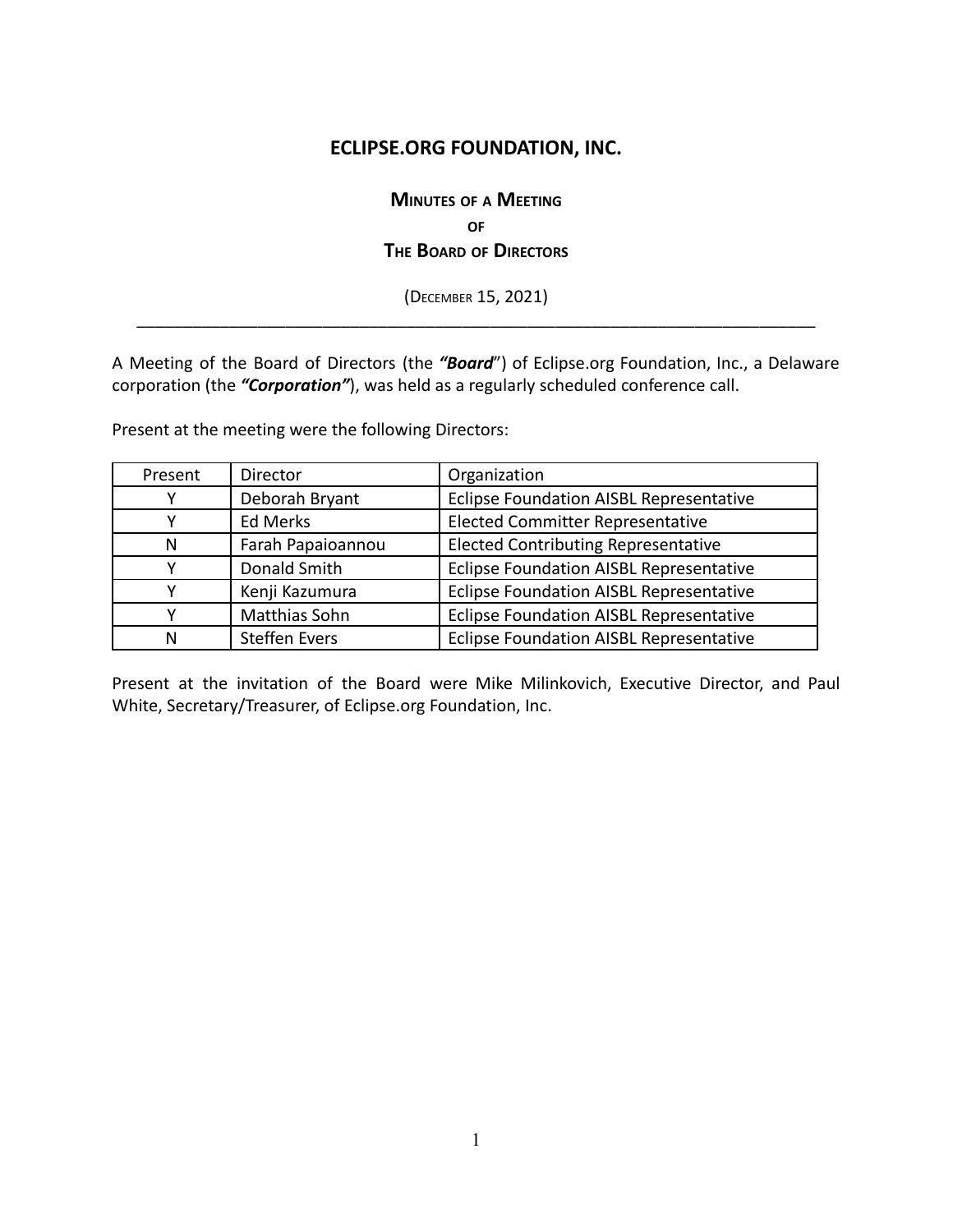#### GENERAL BUSINESS

#### Minutes

Mike Milinkovich introduced a discussion of the minutes of the November 17, 2021 Board Meeting, attached as Appendix A. The Board unanimously passed the following resolution:

RESOLVED, the Board approves the draft minutes of the November 17, 2021 Board Meeting as circulated

#### Executive Director Review

At the October 20-21, 2021 Board meeting, Chris Aniszczyk and Pradeep Balachandran led a Board discussion of the Executive Director's annual review, and subsequently distributed a draft version of the review to the Board. Paul White read into the minutes that, with all who voted voting in favor, the Board passed the following resolution by electronic vote:

RESOLVED, the Board approves the Executive Director's annual review circulated to the Board via an Electronic Vote on November 8, 2021.

## Re-appointment of Officers

The Board unanimously passed the following resolutions:

RESOLVED, Mike Milinkovich is re-appointed as Executive Director of the Eclipse Foundation.

RESOLVED, Paul White is re-appointed as Secretary and Treasurer of the Eclipse Foundation.

#### Appointment of Deborah Bryant to Finance Committee

Mike Milinkovich informed the Board that Pradeep Balachandran has resigned from the Finance Committee. Mike thanked Pradeep for his many years of service to FinCom. The Board unanimously passed the following resolution:

RESOLVED, Deborah Bryant is appointed to the Board's Finance Committee.

# Distribution by Eclipse Kiso-testing of python-can

Mike MIlinkovich introduced a discussion of enabling the Eclipse Kiso-testing project to distribute the python-can package, which is distributed under the LGPL 3.0 (SPDX: LGPL-3.0-or-later), the related materials for which are attached as Appendix B. With all Board members present or validly represented at the meeting voting in favor, the Board unanimously passed the following resolution: